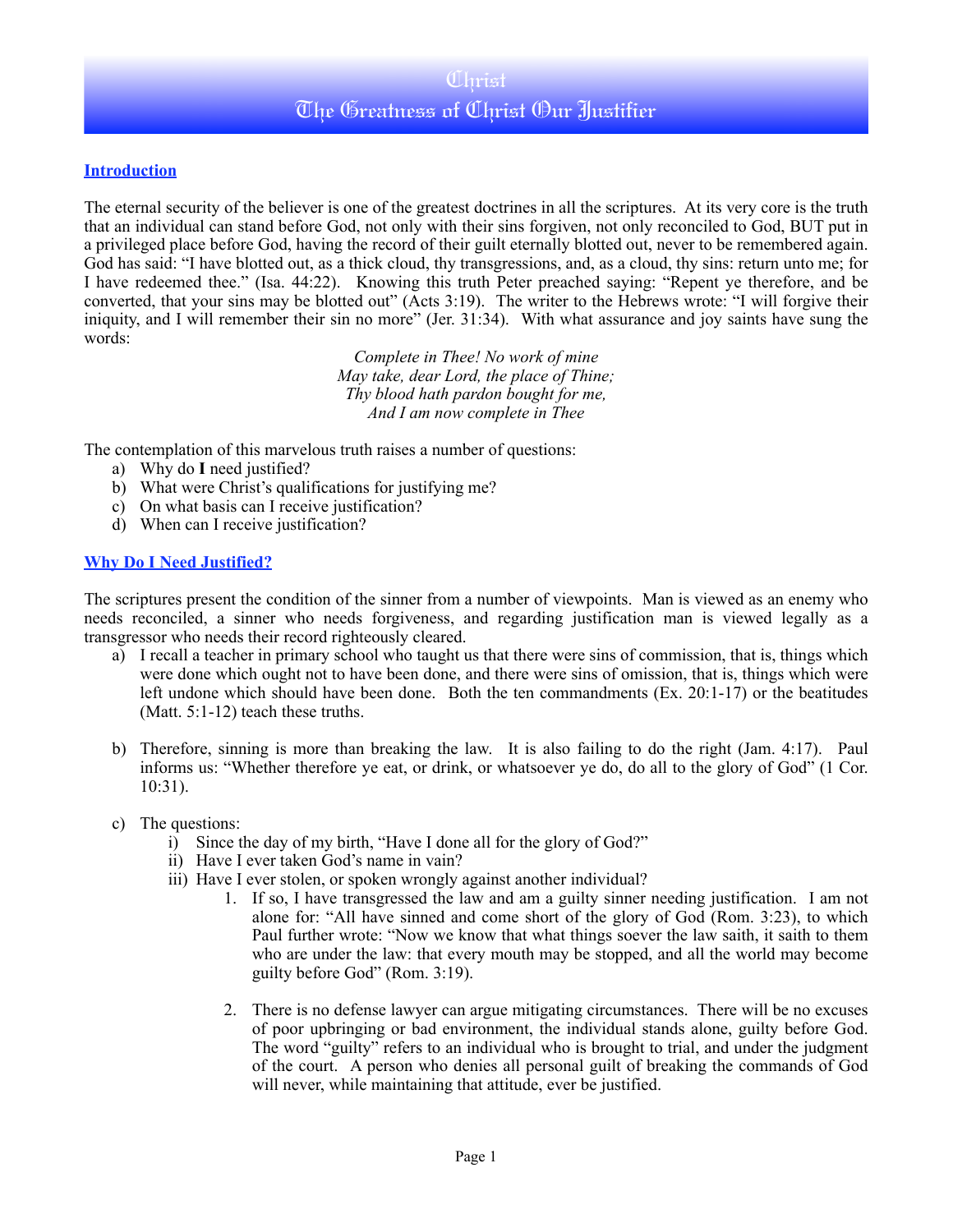# Christ The Greatness of Christ Our Justifier

## **What Were Christ's Qualifications For Justifying Me?**

For Christ to be able to provide justification He had to have never failed to do what should have been done, never to have done that which ought not to have been done, and done all for the glory of God. Thank God that was the characteristic of His life. He is the only human who never sinned or rebelled against God. What He pledged was how He lived (Heb. 10:9) and in contrast to man, who have "come short of the glory of God" (Rom. 3:23), glorified God on the earth (Jn. 17:4). Being sinless there was never any infraction of the law of God, He loved it, (Psa. 119:67, 113, 163, 165) and He came to fulfill it (Matt. 5:17). Throughout His entire life there was never any distortion of the character of God. He who was the image of God, perfectly manifested God and the Father (Jn. 1:18; 14:8). He never needed justification. Neither was there any deviation from the will of God (Heb. 10:8). Being sinless, He never had a fault to acknowledge, never had to ask forgiveness of anyone, anywhere, anytime, never did His behavior detract from the solemnity or value of His teachings, nor belittle His person or the character of God. Never did He need a mediating sacrifice to approach or be acceptable to God. With Him, no capability was distorted, defective, or dwarfed. His death was that of a substitute for the sinner. He alone was able to offer Himself as a sacrifice for the sinner. He was the first to be raised from the dead never to die again. He never had a conviction because of sin because there was no sin in Him, and nothing which desired sin or the yearning to fulfill it. Because He never needed justification, He alone was able to provide it for others.

#### **On What Basis Can I Receive Justification?**

Paul makes it very plain that the foundation for justification has two sides. On the divine side is the sufferings and resurrection of Christ, and on man's side dependence on the finished work of Christ received by faith alone. (Rom. 4:24; 5:9)

- (a) Salvation and justification is exclusively dependent on my acceptance to the work of divine persons with the focus on the finished work of Christ. Peter when preaching said: "Neither is there salvation in any other, for there is none other name under heaven (referring to the Lord) among men whereby we must be saved" (Acts 4:12). He was, by the Holy Spirit, endorsing the words of Isaiah: "Look unto me and be ye saved all the ends of the earth: for I am God, and there is none else" (Isa. 45:22).
- b) Justification is by faith alone.
	- i) "Therefore we conclude that a man is justified by faith without the deeds of the law." (Rom. 3:28)
	- ii) "Therefore being justified by faith, we have peace with God through our Lord Jesus Christ." (Rom. 5:1)
	- iii) "Knowing that a man is not justified by the works of the law, but by the faith of Jesus Christ, even we have believed in Jesus Christ, that we might be justified by the faith of Christ, and not by the works of the law: for by the works of the law shall no flesh be justified." (Gal. 2:16)
	- iv) "But that no man is justified by the law in the sight of God, it is evident: for, The just shall live by faith." (Gal. 3:11)
	- v) "Wherefore the law was our schoolmaster to bring us unto Christ, that we might be justified by faith." (Gal. 3:24)

### **When Can I Receive Justification?**

- 1) It can only be received while alive.
	- a) Since there is never an opportunity for salvation after death, it is evident that if ever an individual is going to be justified, or being cleared of all guilt before God, **it** is a gift which can only be received while on my earthly sojourn and while I have the intelligence to do so.
- 2) It can only be received if I hear and understand the gospel.
	- a) Furthermore, the individual must not only hear the gospel but understand it: "And he called the multitude, and said unto them, Hear, and understand" (Matt. 15:10).